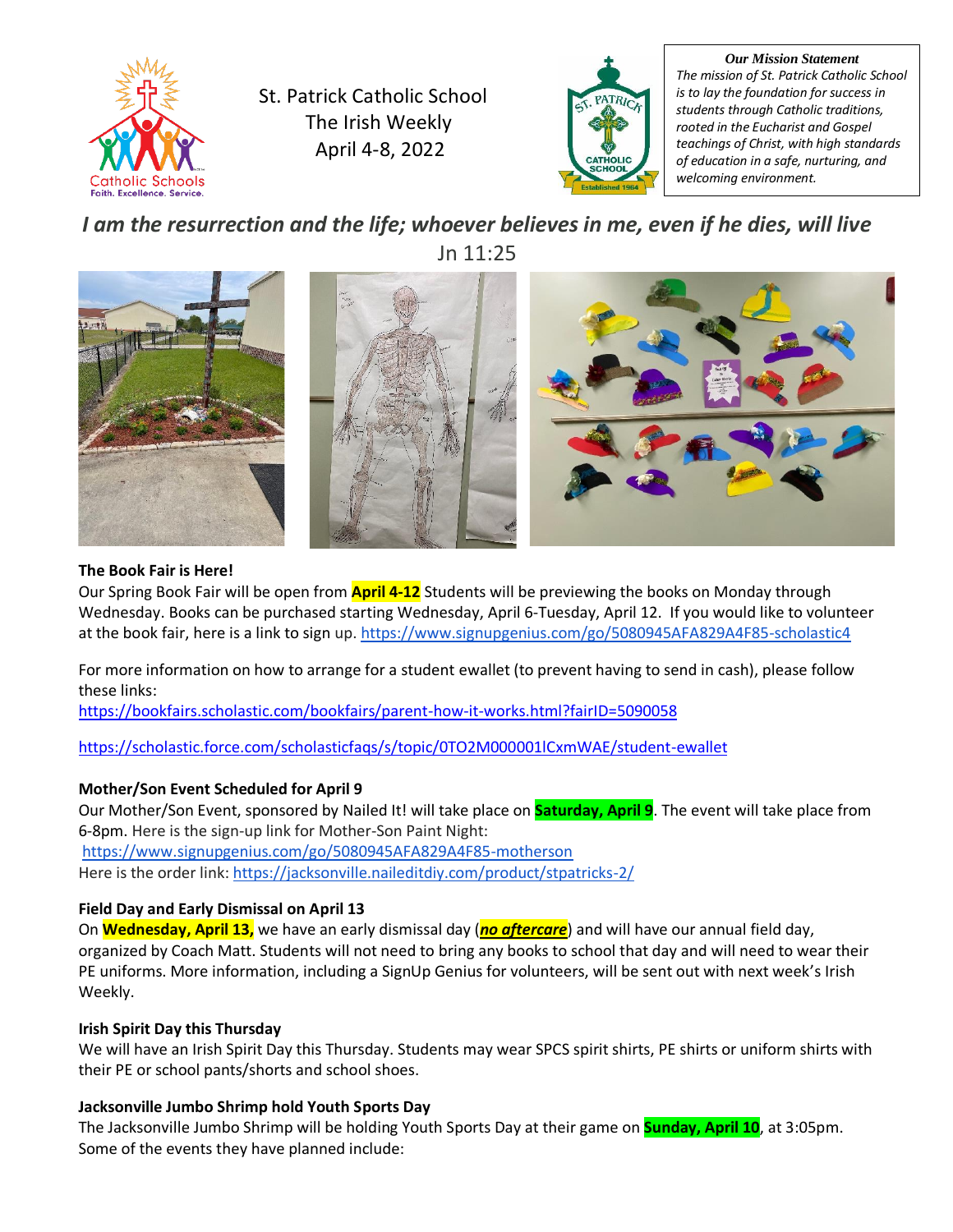At 2:30, there will be an on-field parade for all kids in attendance. Kids are encouraged to wear their little league uniforms, if they like.

After the game, kids in attendance will be able to run the bases.

If you are interested in attending, the team has set up a discounted block of seats (you'll save \$4 per seat). Please follow this link and use the password **YouthSportsDay22** to access those tickets. [www.tinyurl.com/JaxShrimpPortal.](http://www.tinyurl.com/JaxShrimpPortal)

#### **Lunch Volunteers Needed**

We are looking for 1-2 parents to volunteer to assist with lunchroom during the week. Our lunch periods run from 11:00-12:30. If you would like to volunteer to help in the lunchroom, please contact the school office.

#### **Service Hours Update**

Please remember that each family, except for VPK families, is required to perform 20 service hours for our school community. If you have already completed hours, please make sure that they are entered into FACTS. If you are not sure how to do this, contact the school office. The deadline for submitting hours is **Friday, April 29**. *Please note that hours cannot be certified if they have not been entered into FACTS, even if you signed in/out at the event.*

#### **This Week-At-A-Glance**

#### **Monday, April 4**

- Open Registration for all grades
- Book Fair Preview Day

#### **Tuesday, April 5**

- Open Registration for all grades
- Book Fair Preview Day
- Soccer Shots on Campus

#### **Wednesday, April 6**

- Open Registration for all grades
- Book Fair Preview/Sale Day
- HSA Board Meeting

#### **Thursday, April 7**

- Open Registration for all grades
- Irish Spirit Day
- Book Fair is Open

#### **Friday, April 8**

- Open Registration for all grades
- Book Fair is Open

#### **Saturday, April 9**

• Mother/Son Event, 6pm in the Parish Hall (please RSVP at the link in the Irish Weekly)

In the pictures—Mrs. Struble's classes completed their music unit by having the chance to learn about (and play) different instruments.



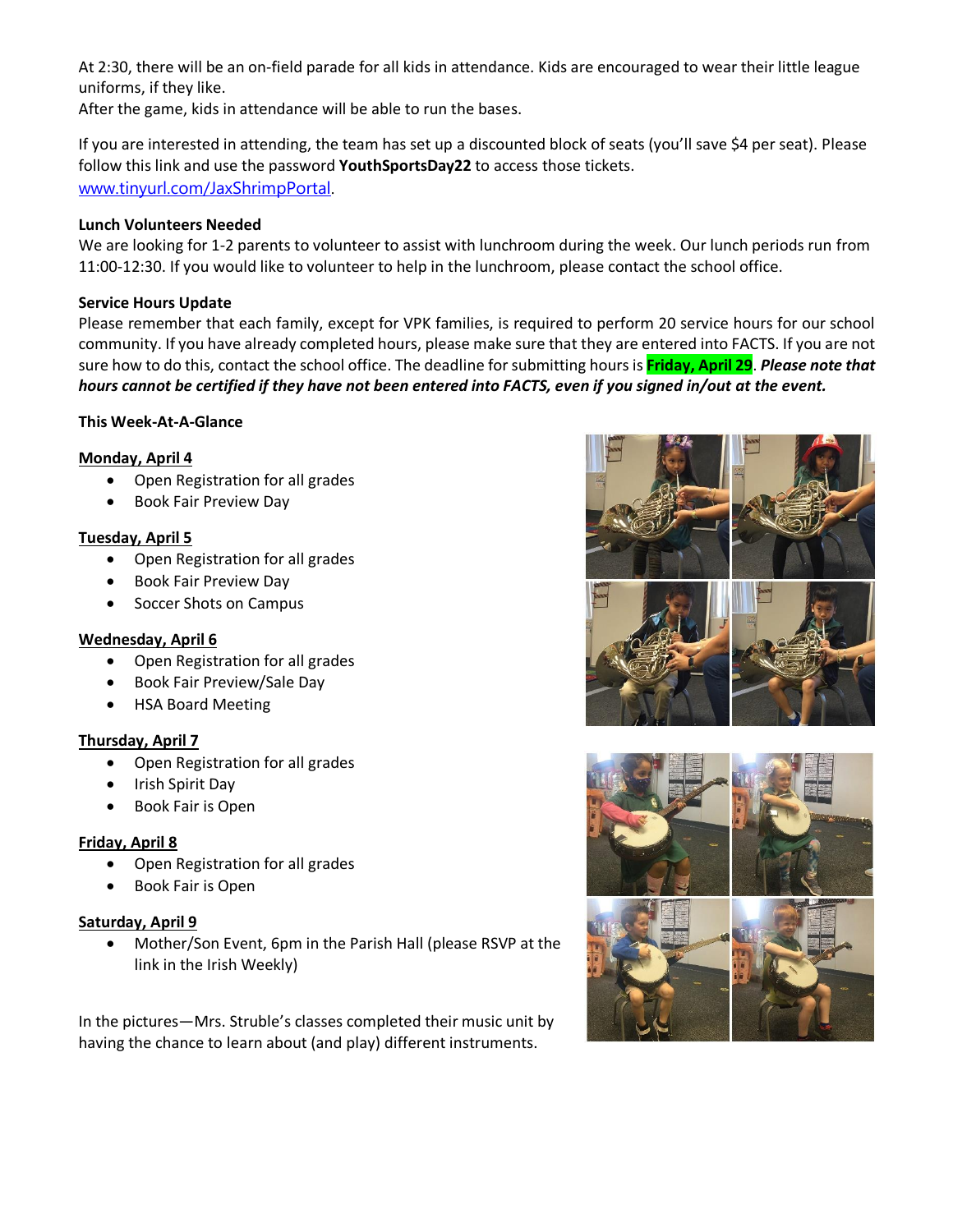

Recruiting adult, highschool and middle school volunteers right now. -Service Hour Opportunity-**Contact Cathy Taylor** ctaylor@spcsjax.org